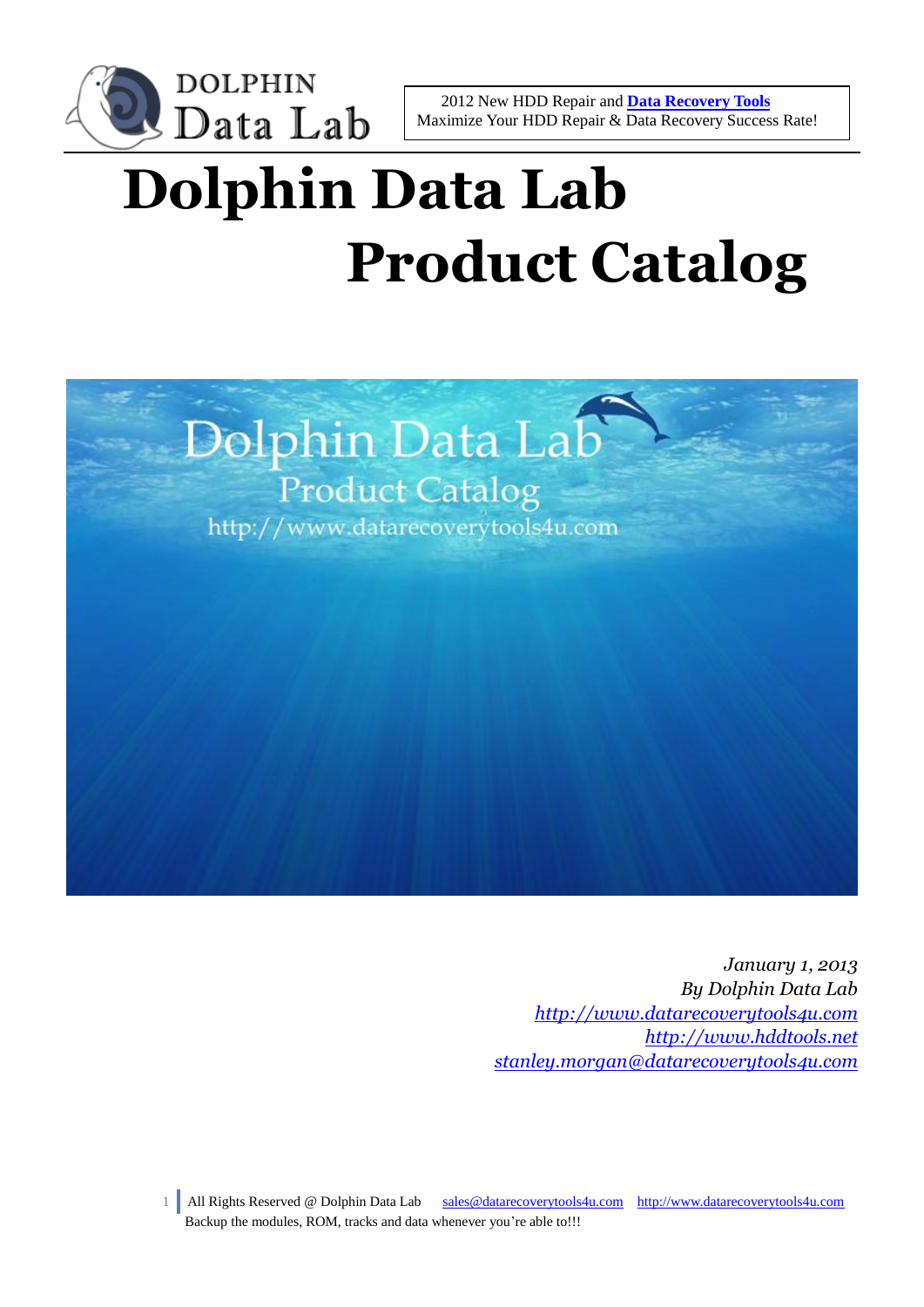

*It's necessary to learn there're 4 phases within data recovery cases and if users want to offer comprehensive data recovery services or have ability to fix different data recovery cases, users need to be equipped with corresponding knowledge and tools for different phases.*

# **The 4 Data Recovery Phases**



**\*Within Data Recovery Phase 1-Repair The Hard Drive**

**\*\* Tools To Repair Physically Damaged Hard Drives Such As Head Damage, Motor Stuck**

# $102''$  $103n$  $\frac{1}{2}$

**Tool 1: HDD Head Combs Pro.-Used for head swap**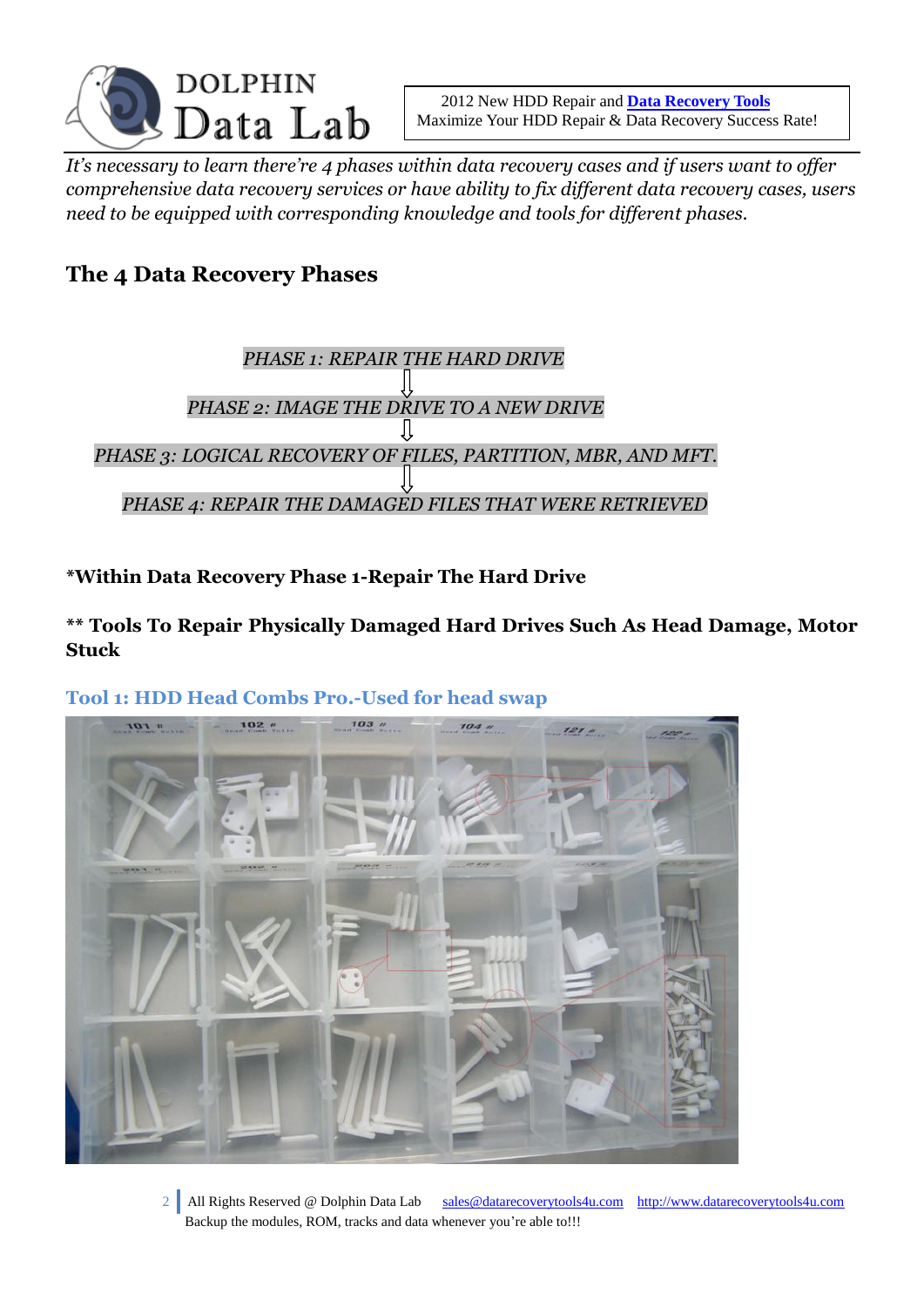

**Price: USD179 Shipping Cost: USD70 Tool 2: Head And Platter Swap Pro.Standard-Used for head and platter swap**



#### **Price: USD399 Shipping cost: USD70**

**Tool 3: Head And Platter Swap Pro. Advanced-Used for head and platter swap** *Head And Platter Swap Pro. Advanced has improved performance on security control, efficiency and precision on the platter exchangers. Head And Platter Swap Pro.Advanced is the most cost-effective head and platter swap tools.*

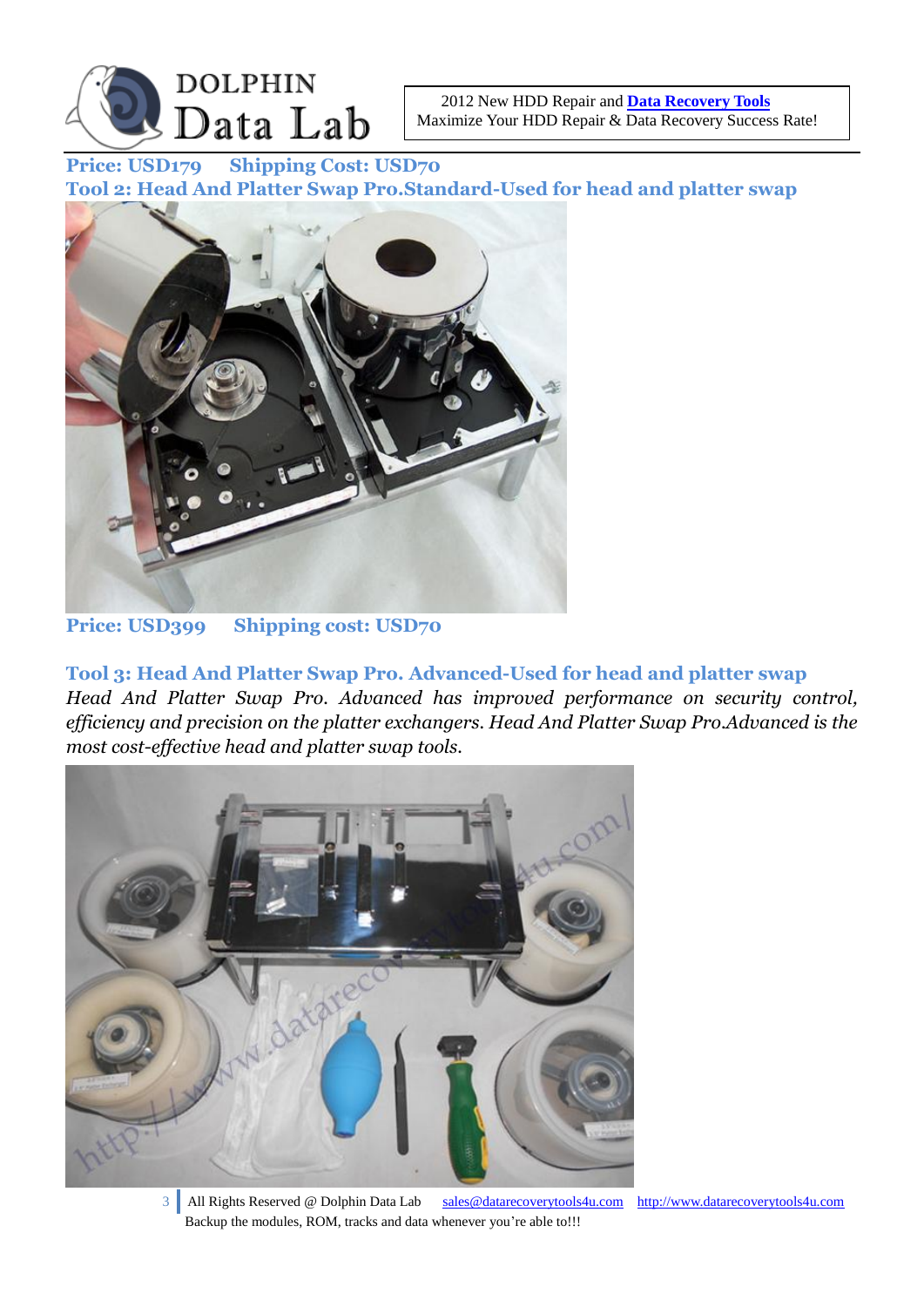

**Difference between the Head & Platter Swap Pro Standard and Advanced version** *Head And Platter Swap Pro.Advanced makes a great improvement on head and platter swap pro. standard for the key physical component included in the package-platter exchangers. The two 2.5*″ *and two 3.5*″ *platter exchangers are upgraded for users to swap the platters more easily with better security control. So the difference between standard version and advanced version is on the platter exchangers.*

**Price: USD550 Shipping cost: USD70**

**Tool 4: HDD Repair Microscope 40X-Used for precise diagnosis & recovery procedures.**



# **\*\* Tools to repair firmware damaged hard drives**

# **Tool 5: DFL-WDII HDD Firmware Repair Tool-Used for Western Digital HDD Firmware repair and Password Removal**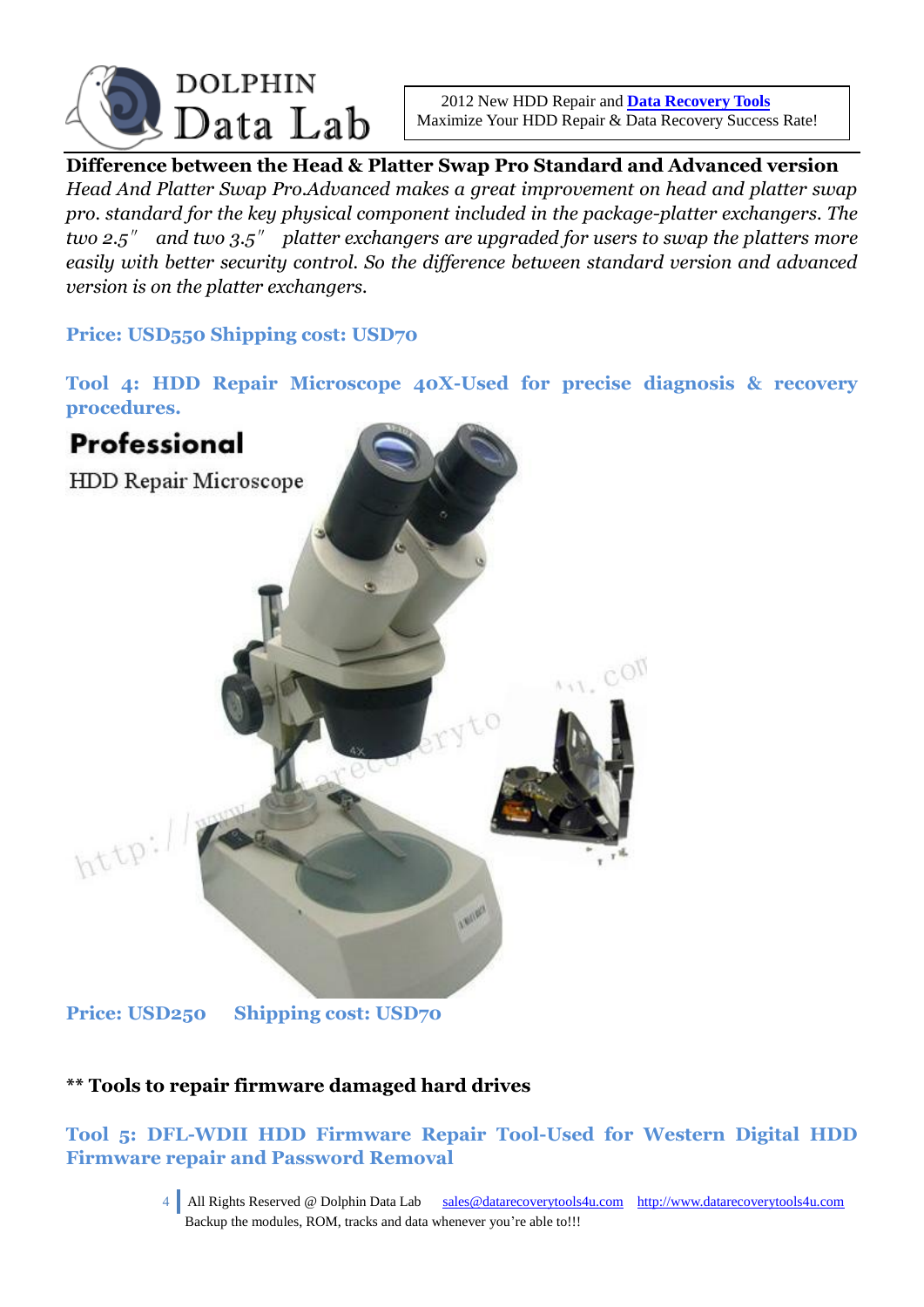

*This is so far the most powerful WD hdd firmware repair tool with many new functions no other firmware repair tools have.*



#### **Price: USD610 Shipping Cost: USD70**

*Dolphin Data Lab is manufacturing other new hdd repair tools for other hdd brands such as Seagate, Samsung, Toshiba with new technologies and going to release them within the first half year of 2013.*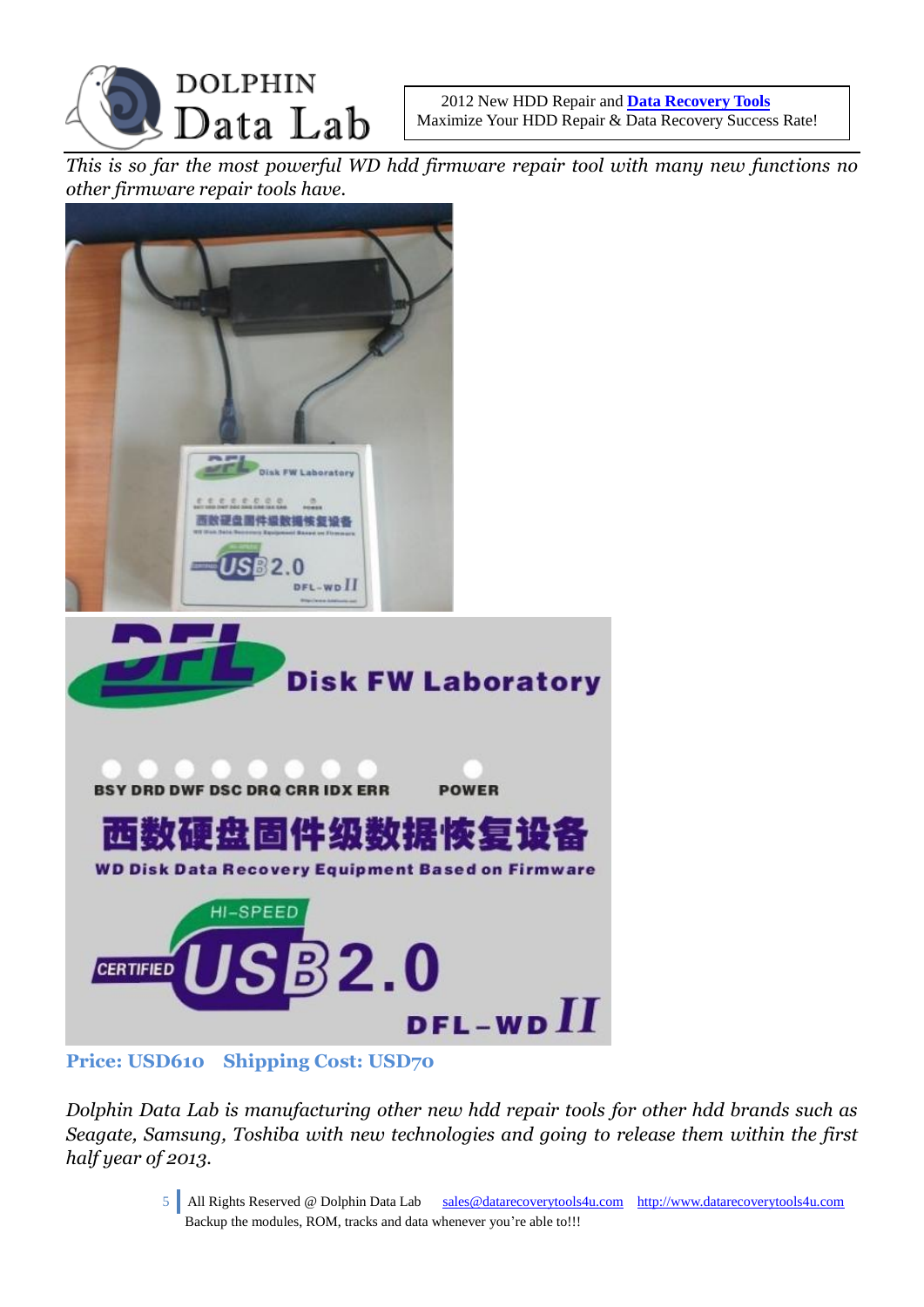

**\*Within Data Recovery Phase 2-Image the patient drive to a new drive \*Within Data Recovery Phase 3-LOGICAL RECOVERY OF FILES, PARTITION, MBR, AND MFT**

**Tool 6: DFL-DE data recovery tool-used within Data recovery phase 2 and phase 3.**





#### **Price: USD1999 including shipping cost**